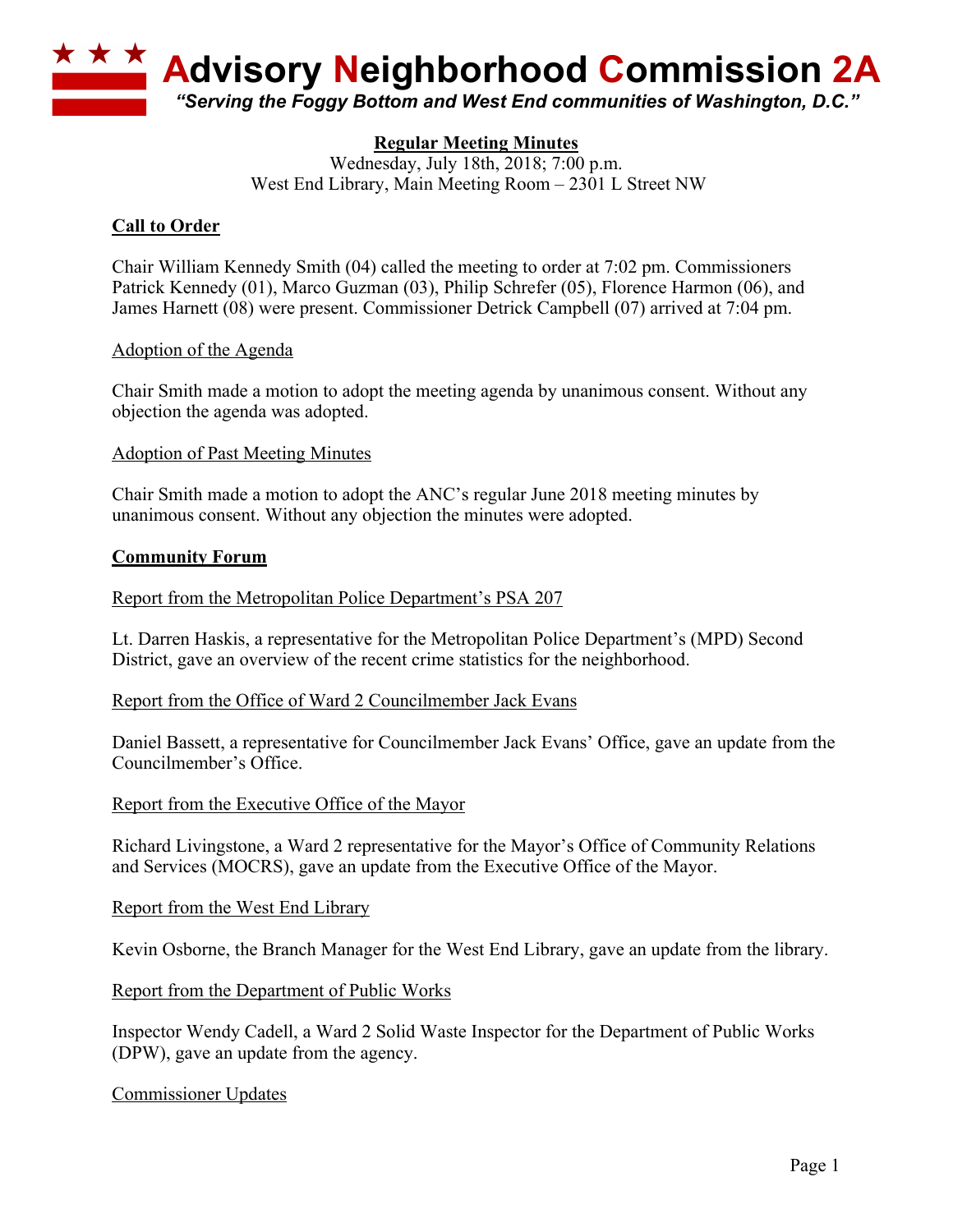Commissioner Harnett and Chair Smith gave Commissioner updates.

Introduction by Marina Streznewski, the Ward 2 Representative for DC's Pedestrian Advisory Council

Marina Streznewski, the Ward 2 Representative for DC's Pedestrian Advisory Council, introduced herself and gave an overview of the organization.

#### Announcements and Public Comments

*There were not any announcements or public comments.*

### **General Agenda**

Discussion with Jeff Marootian, Director of the District Department of Transportation, and Agency Staff Regarding Safety Concerns in ANC 2A

The Commissioners and meeting attendees engaged in a discussion with Jeff Marootian, Director of the District Department of Transportation, regarding safety concerns in the ANC.

Commissioner Kennedy made a motion to adopt a proposed resolution regarding the matter. Commissioner Harnett seconded the motion, which was voted on and passed (VOTES: 7-0-0). The resolution reads as follows:

ANC 2A requests that the District Department of Transportation (DDOT) identify and implement – in short order – aggressive changes to the roadway geometry and vehicle travel regulations at the intersection of M Street and New Hampshire Avenue NW in order to make this intersection safer for pedestrians and bike riders traversing the area.

The Commission notes with sadness the passing of Jeffrey Hammond Long, a bike rider hit and killed on the afternoon of Saturday, July 7th by a truck making a right turn from westbound M Street to northbound New Hampshire Avenue NW. Mr. Long is the second individual to have been killed at this intersection in the last two years, the first of whom – David Narvaez – was struck in a crosswalk by a hit-and-run driver who remains at-large.

This intersection has been well-known for some time as one of the most dangerous in the District of Columbia, a dubious distinction made worse by the fact that the fatality rate here has increased since DDOT completed the New Hampshire Avenue streetscape project in 2014 – a project which included this intersection in its scope, and a major goal of which was to make the corridor safer for non-automotive users.

In recognition of Mayor Bowser's commitment to Vision Zero principles, the Commission requests that:

- DDOT work expeditiously to design changes at this intersection in order to shorten crossing distances for pedestrians on the northern and eastern sides,
- DDOT de-conflict the incidence of vehicles making wide right-turns from westbound M Street onto northbound New Hampshire Avenue NW, across the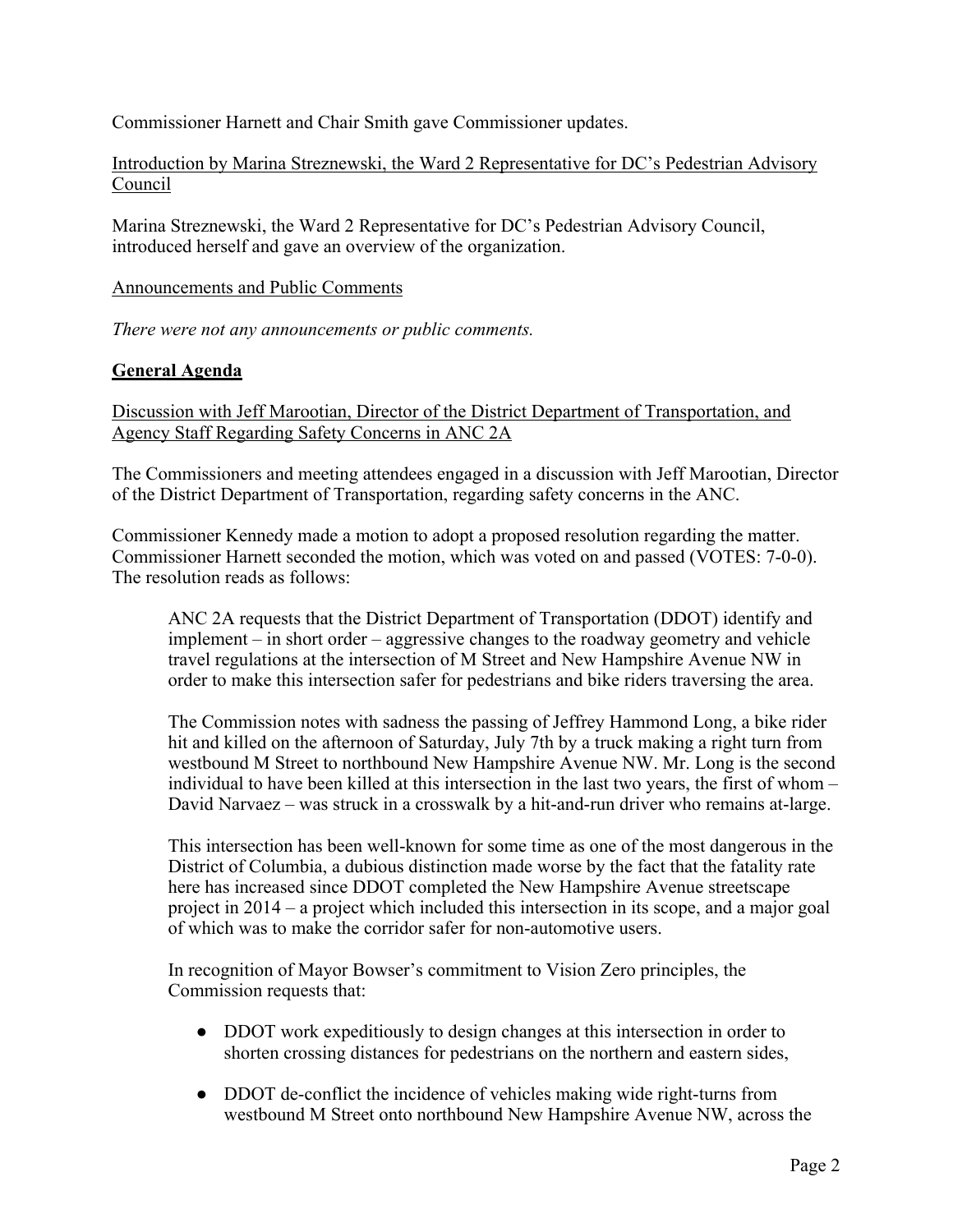protected bike lane which has the right-of-way on the north side of the intersection,

- The Commission notes that this could be implemented in a manner similar to that of the bicycle traffic signal and right-turn arrow at the intersection of M Street and 22nd Street NW one block away,
- unless and until the above-referenced turning movement is properly de-conflicted, that right-turns be prohibited at all times,
- safety changes made per the above recommendations be communicated to ANC 2A, ANC 2B, the Golden Triangle BID, and other affected stakeholders – and that after proper communication takes place, that said changes be implemented as quickly as possible through the use of temporary materials such as plastic bollards, paint, and parking stops – in anticipation of permanent infrastructure,
- the Metropolitan Police Department (MPD) increases the frequency of its presence at the intersection for the express purpose of conducting traffic safety enforcement activities, and
- MPD evaluate the placement of speed and/or red-light cameras at this intersection in order to improve vehicular compliance with traffic safety regulations on a permanent basis.

The Commission notes with appreciation the representations that DDOT officials have made regarding the agency's commitment to addressing the problems at this intersection, and supports the already-completed removal of all on-street parking spaces on the north side of M Street just prior to the intersection.

The ANC notes, however, frequent non-compliance with the above-stated removal of parking spaces through illegal vehicular stopping and standing, and requests that a more rigorous engineered solution – even a temporary one – be deployed immediately in order to improve the efficacy of this action, which is critical to improving visibility in the vicinity of the intersection.

Finally, ANC 2A encourages DDOT to evaluate, report back on, and suggest changes to unsafe conditions at other intersections along the New Hampshire Avenue NW corridor – in particular the intersections at 22nd Street and L Street NW and around Washington Circle NW – so that other deadly intersections can be made safer proactively in alignment with the District's goal of having zero traffic fatalities by the year 2024.

Commissioner Harnett made a motion to approve expenditures up to \$5,000 for the study of traffic patterns on the 2100 block of H Street NW. Commissioner Kennedy seconded the motion. Commissioner Harnett withdrew the motion and it was not voted on.

Discussion Regarding the Supposed Renting of Rooms by the Night at the Varsity on K at 950 24th Street NW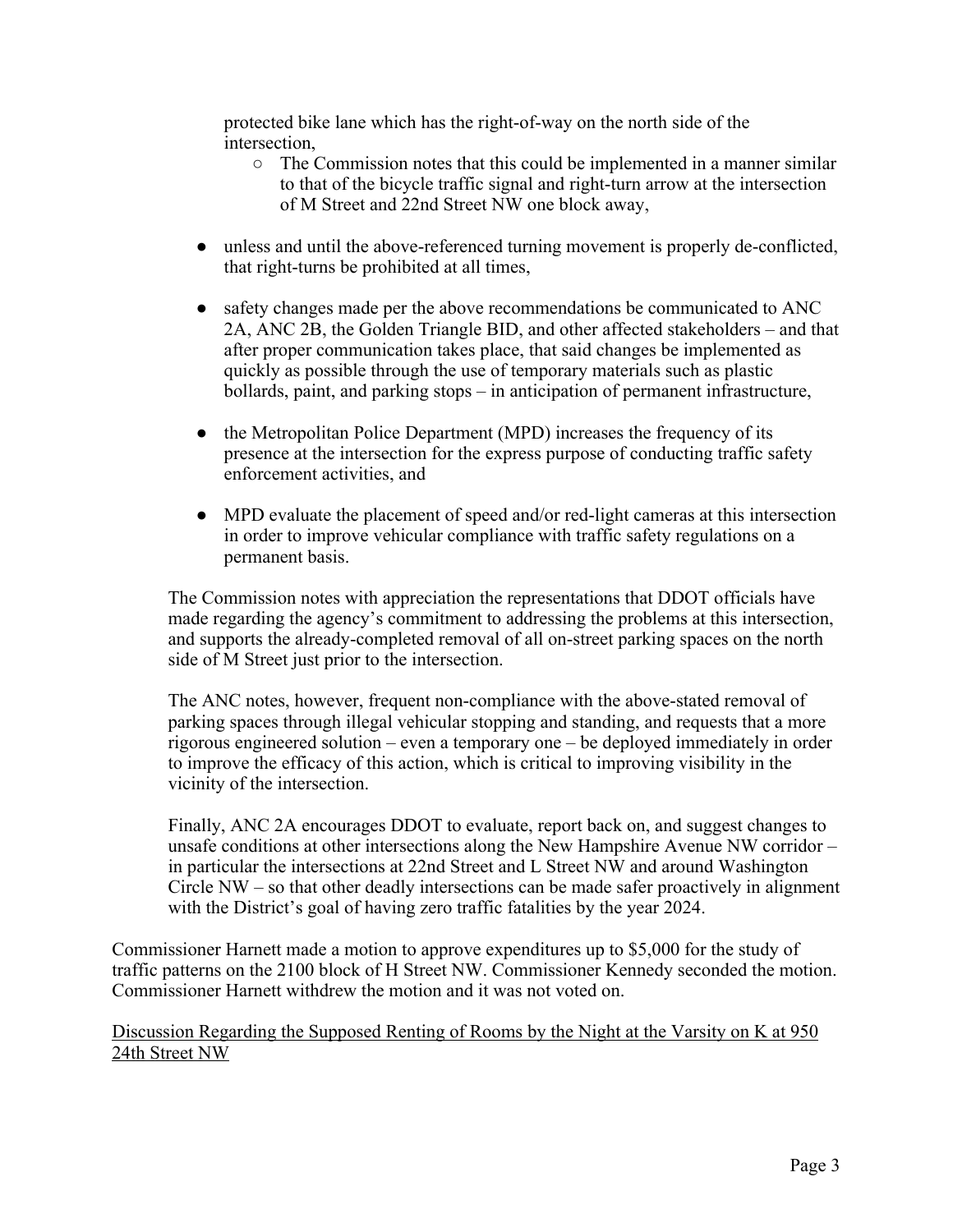The Commissioners and meeting attendees engaged in a discussion with Matthew Funston, General Manager of the Varsity on K, regarding the supposed renting of rooms in the building by the night.

## **Regulatory Agenda**

Consideration of a Resolution Regarding a Request to Amend the Settlement Agreement for Flavors of India / Marshall's Bar at 2524 L Street NW

Commissioner Guzman made a motion to support an amendment to the ANC's settlement agreement with Flavors of India / Marshall's Bar that would remove the prohibition on the establishment having a jukebox. Commissioner Kennedy seconded the motion, which was voted on and passed (VOTES: 7-0-0). The resolution reads as follows:

ANC 2A supports Flavors of India / Marshall's Bar's request to remove Section 6 (which pertains to "Entertainment Devices") of the ANC's settlement agreement with the establishment.

Application by the Acton Academy Foundation for a Minor Modification to the Student Drop-Off and Pick-Up Approved by BZA Order No. 19748 to Permit a Private School at 2430 K Street NW

Commissioner Guzman made a motion to support the Acton Academy Foundation's Board of Zoning Adjustment application for a minor modification at 2430 K Street NW. Chair Smith seconded the motion, which was voted on and passed (VOTES: 7-0-0). The resolution reads as follows:

ANC 2A supports Acton Academy's application for a minor modification to the student drop-off and pick-up approved by BZA Order No. 19748.

Public Space Application by the George Washington University for the Construction of an Exterior Deck Level with the Sidewalk Along the H Street Side of Gelman Library at 2130 H Street NW

Commissioner Harnett made a motion to support GW's public space application for the construction of an exterior deck at 2130 H Street NW. Commissioner Campbell seconded the motion, which was voted on and passed (VOTES: 7-0-0). The resolution reads as follows:

ANC 2A supports the George Washington University's public space application for the construction of an exterior deck level with the sidewalk along the H Street side of Gelman Library at 2130 H Street NW.

Consideration of a Resolution to Attorney General Karl Racine Regarding Cyber Threats to Electoral Infrastructure

*Commissioner Harmon recused herself from voting on this matter.*

Chair Smith made a motion to adopt a proposed resolution regarding the matter. Commissioner Harnett seconded the motion and made a friendly amendment to add himself as a representative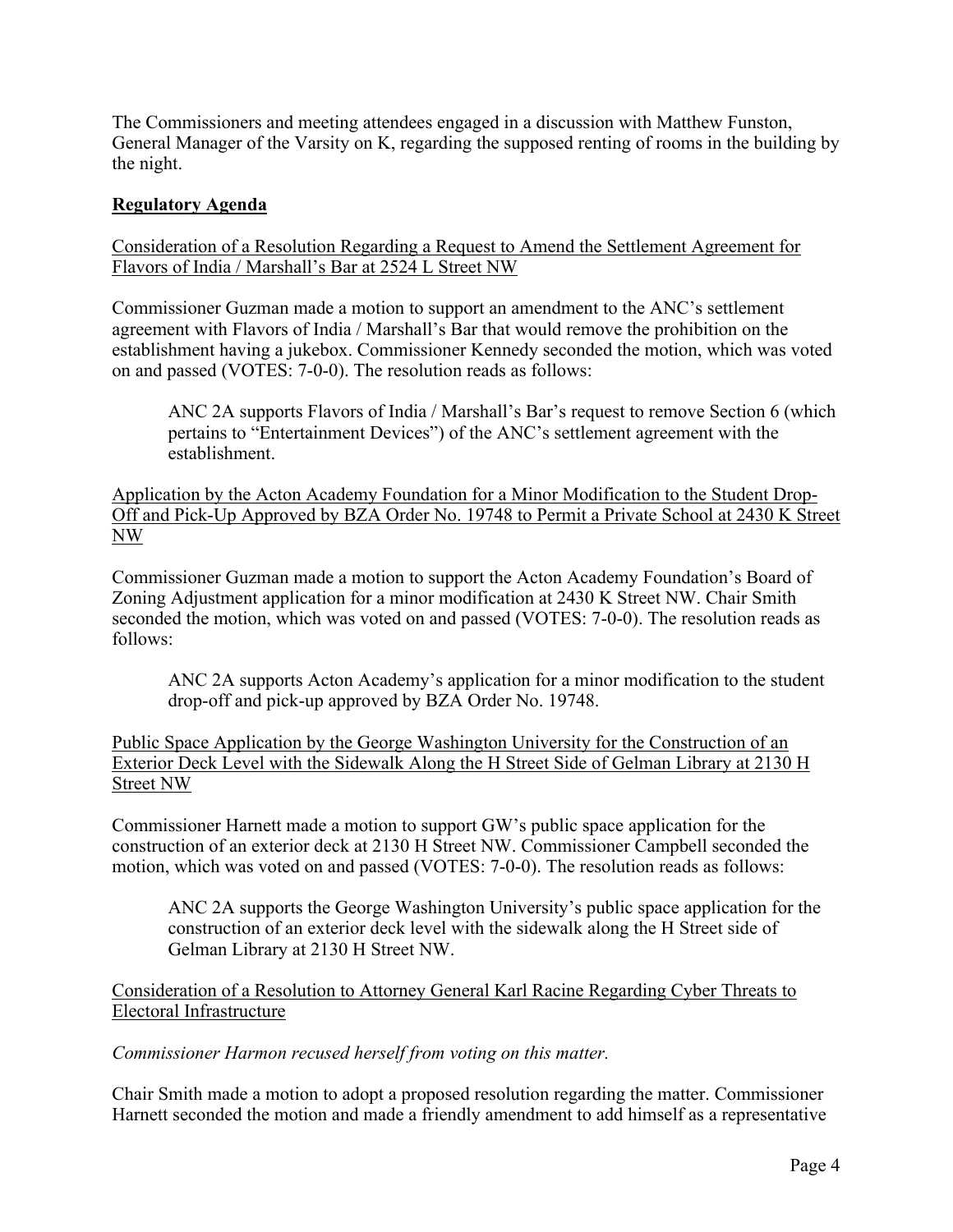for the resolution. The final motion was voted on and passed (VOTES: 6-0-0). The resolution reads as follows:

WHEREAS, information technology (IT) systems are inherently insecure and there is no IT system currently publicly- or privately-operated that has not been breached in some form or fashion by hackers at one time or another,

WHEREAS, U.S. electoral systems have never been identified as critical infrastructure and are constituted by a hodgepodge of disparate components of varying ages that are operated at the state and local levels,

WHEREAS, the cyber threat has only increased with the release of sophisticated National Security Agency (NSA) hacking tools to the international market,

WHEREAS, only a small number of votes in key districts need to be changed in order to impact an election,

WHEREAS, in 2016 Russian agents targeted voter systems in at least 21 states, compromising systems in at least 7 of them,

WHEREAS, no additional evidence needs to be presented to confirm that Vladimir Putin has both the means and the will to impact future elections,

WHEREAS, since the 2016 election, the Trump Campaign has been the subject of an investigation by a Special Prosecutor for possible collusion with the sophisticated and wide-reaching campaign by the Russian Government to alter the 2016 election results and, in July of 2018, that investigation resulted in the indictment of 12 Russian intelligence officers,

WHEREAS, Donald Trump and other members of the Executive Branch have publicly attacked law enforcement and intelligence agencies, including the Special Prosecutor who was investigating Russian election interference, and provided no leadership in addressing the underlying vulnerabilities of our electoral system,

WHEREAS, the investigation of Russian election interference and the U.S. response by the Intelligence Committee of the U.S. House of Representatives has been described by participants as hyper-partisan and ineffective, and Senate Majority leadership has shown, with few notable exceptions, little inclination for independent action,

WHEREAS, Facebook, Twitter, and other social media companies have already taken steps to combat election interference on social media platforms but no similar effort has been launched relative to U.S. electoral infrastructure, and

WHEREAS, the integrity of the voting system is the cornerstone of U.S. democracy at the local, state, and national levels, and the ballot box is the optimal means of addressing transgressions by public officials, including a sitting President.

THEREFORE, BE IT RESOLVED that ANC 2A calls on Attorney General Racine, with the support of Mayor Bowser, to work with law enforcement representatives from other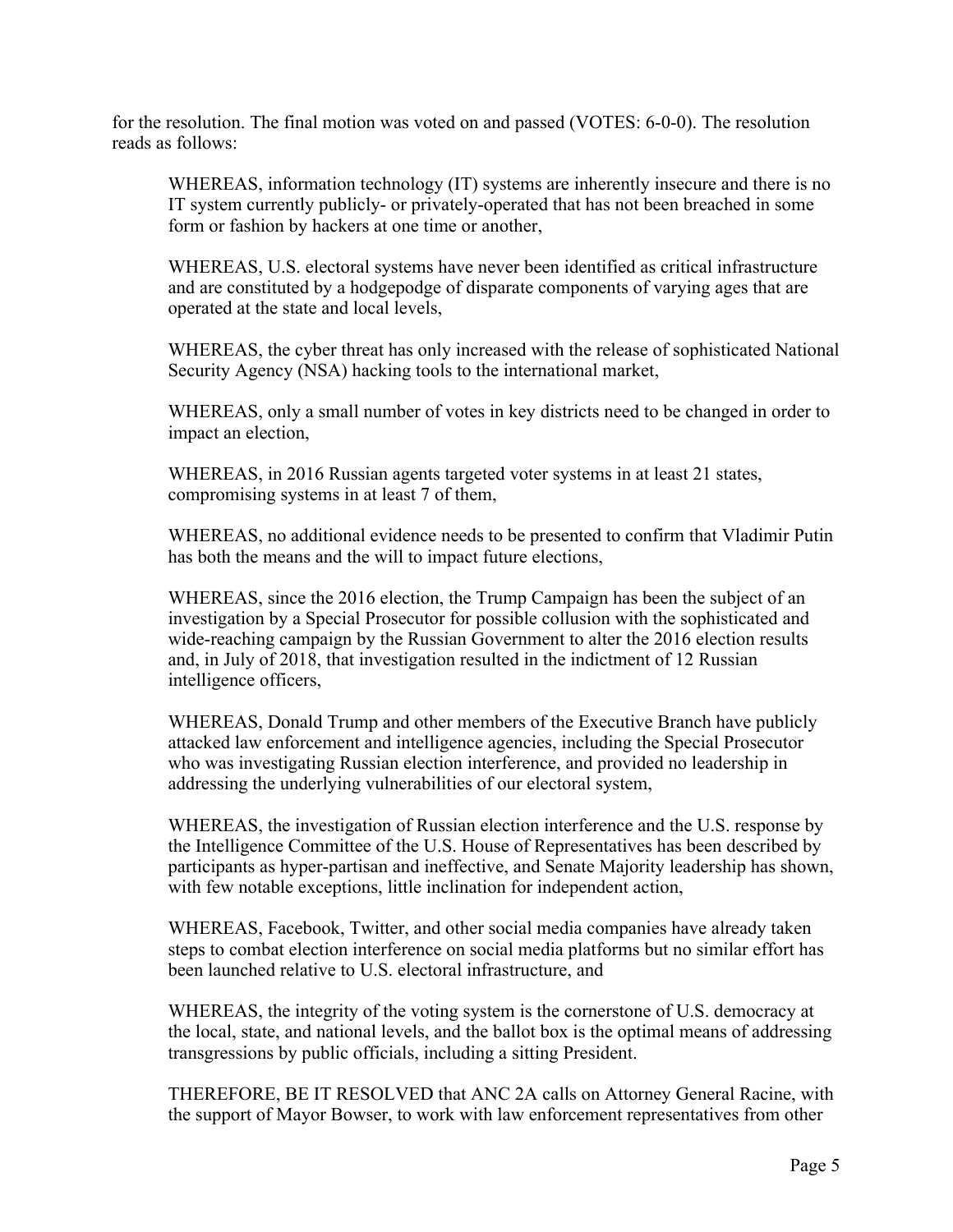states to appoint a Blue-Ribbon Panel, whose members shall be comprised of U.S. information technology leaders, representatives of leading-edge technology companies, political scientists, and distinguished public officials, to elucidate the scenarios and examine the strategies by which District of Columbia and other state electoral infrastructure might be compromised by illegal cyberattacks in the future and to provide recommendations for strengthening it.

BE IT FURTHER RESOLVED that ANC 2A calls on Attorney General Racine, with the support of Mayor Bowser, to convene, together with other states, a national conference hosted at some suitable venue in the nation's capital to bring together key actors from the public and private sectors, as well as academia, to examine the best means of ensuring the integrity of the vote in the face of future cyber-attacks and the ways in which public and private sector actors may best provide assistance to election officials at the state and local levels in monitoring the threat and designing, updating, and hardening electoral infrastructure.

### Consideration of a Resolution Regarding Ballot Initiative 77

Commissioner Harnett made a motion to adopt a proposed resolution regarding the matter. Commissioner Campbell seconded the motion, which was voted on and passed (VOTES: 6-1-0). The resolution reads as follows:

WHEREAS, on June 19, 2018, the District of Columbia held a primary election in which a ballot question – Initiative 77 – was proposed for consideration by all voters,

WHEREAS, Initiative 77 passed city-wide by a vote of 47,230 to 37,504 (56 percent to 44 percent), and passed in Ward 2 by a vote of 51 percent to 49 percent,

WHEREAS, over the period leading up to the vote, community members, activists, Commissioners, and Councilmembers had the opportunity to publicly make powerful and passionate arguments both for and against the initiative,

WHEREAS, ANC 2A did not vote to adopt a position on Initiative 77 prior to the primary election, in deference to the will of the voters, and

WHEREAS, ballot initiatives represent a unique and valued form of direct, participatory democracy and the outcome of such initiative is therefore entitled to respect by elected officials at all levels of government.

THEREFORE, BE IT RESOLVED that ANC 2A supports the withdrawal of DC Council Bill B22-0913 – the "Tipped Wage Workers Fairness Amendment Act of 2018."

Presentation and Consideration of a Resolution Regarding DC Council Bill B22-0904 – the "CleanEnergy DC Omnibus Amendment Act of 2018"

*The Commission tabled consideration of a resolution regarding this matter.*

# **Administrative Matters**